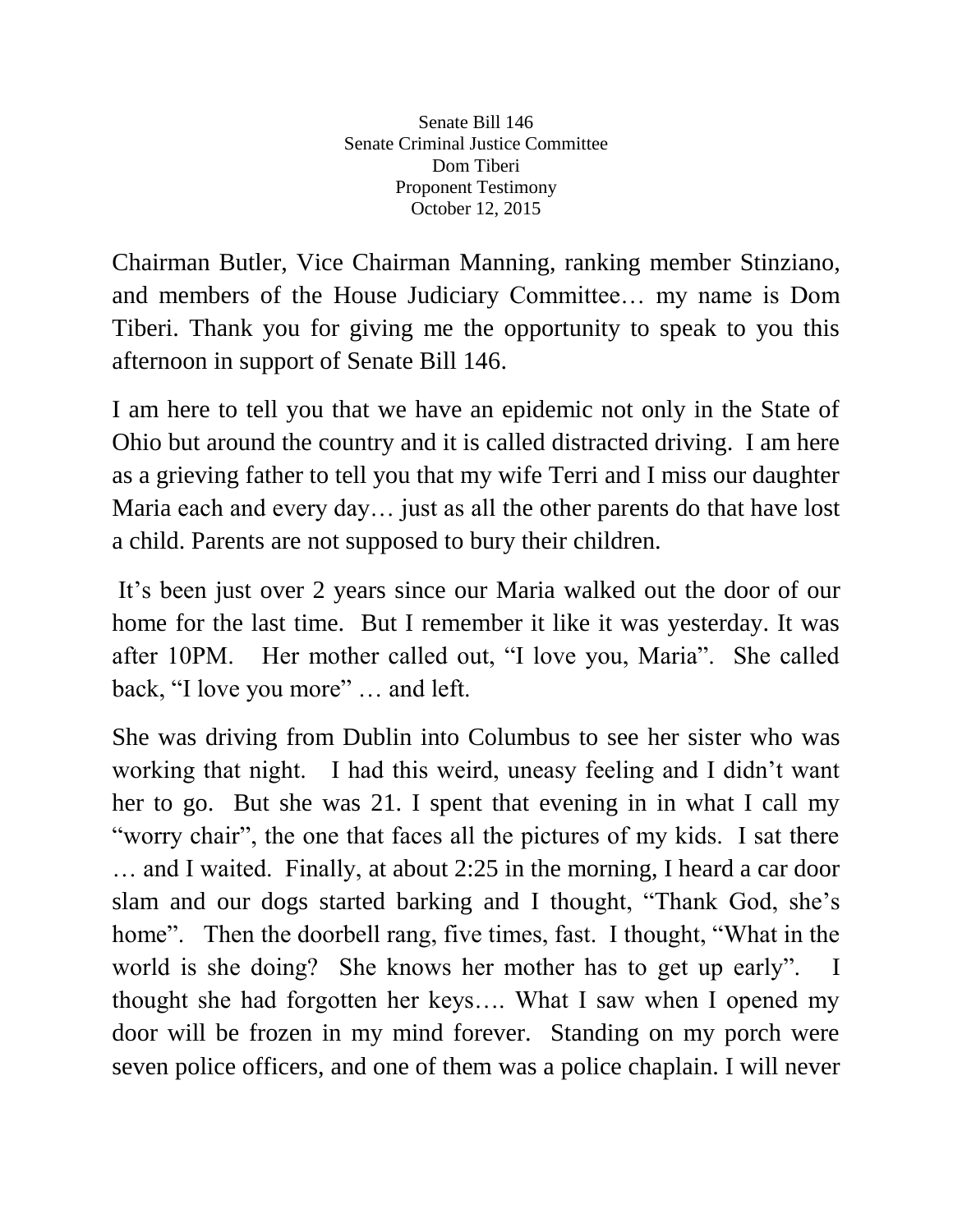forget the words they told me... Maria was involved in a horrible crash and she did not survive."

We know Maria was not drinking. Evidence shows she was not on the phone or texting. And yet, just six minutes after leaving our home, she somehow became distracted and, driving 53 miles an hour, she ran into the back of a stopped semi. We may never know exactly what happened that night. But we do know this. We don't want Maria or any other kid to be just a statistic. We don't want her death to be in vain. It is now our mission to raise awareness about distracted driving and prevent as many accidents as we can.

The statistics are scary… In Ohio Auto accidents are the number one killer of the age group 8 to 24…. In Ohio every 7.8 hours someone one is killed in a car cash. Nationally every 16 minutes someone dies in car cash. In a partnership with my 10tv family we have created Maria's Message. To date we have taken the message to 53 area high schools and over 30 thousand kids have taken the pledge not to be distracted drivers. Those efforts continue in the new school year. This morning I was at Bexley High School. We have also provided kids with free defensive driving classes and that will continue next summer. We are also holding public events… encouraging parents to bring their kids to hear the message… Our next public event will be October 26th in Delaware...

My wife Terri and I have also started the Maria Tiberi Foundation. Our primary mission is buying driving simulators. To date we have purchased 23 simulators. 5 of them were donated to ODOT and are being made available to high school kids around the state. We recently donated one to the Ohio State University. The other 17 simulators have been donated to area police departments and being used in high schools. I am happy to say that several of the High Schools are making the